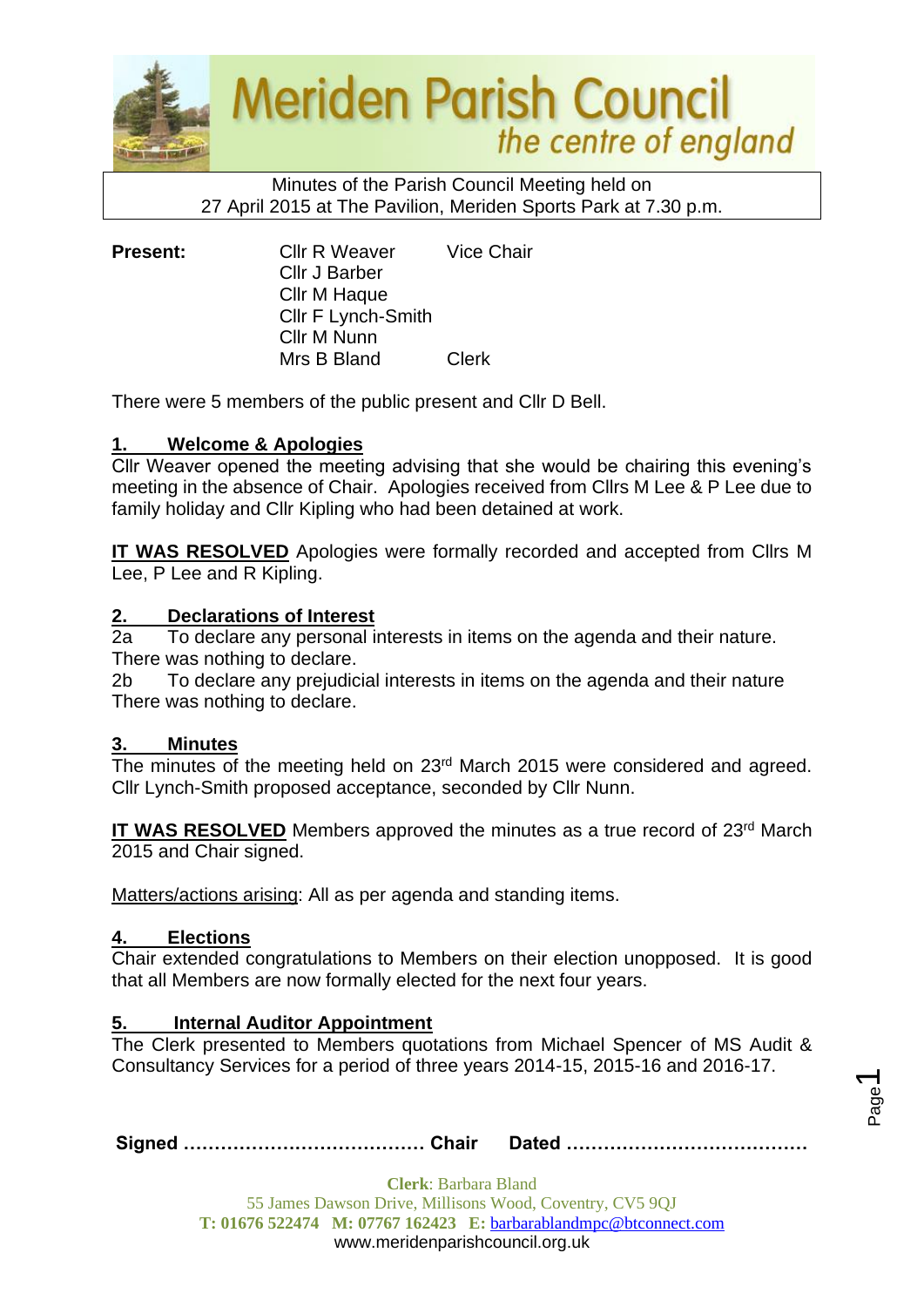

**IT WAS RESOLVED** Members unanimously approved MS Audit & Consultancy Services at a cost of £200 plus VAT p.a. for each audit per year end above.

## **6. Finance**

# 6.1 Approve April Payments

Members received payments for approval. The Clerk advised increased costs due to children's play area remedial works and purchase of new laptop due to March's hacking incident. An insurance claim has been made to Zurich for reimbursement and we await the outcome.

**IT WAS RESOLVED** Members accepted explanation and unanimously approved April's payments.

## 6.2 Meriden Scouts Group

The Clerk presented a letter requesting a donation for flag raising duties. Mr Russell, Scout Leader, advised that this donation had previously been made automatically and was for financial year 2014-15, duly noted by Members. Chair stated that the Parish Council can no longer approve donations without formal written request, so an audit trail may be visible for internal and external inspection. Cllr Weaver recommended approving this request and making a donation of £400; further suggesting a letter be written advising of decision and asking for a further letter by return so a donation of £400 may be made for financial year 2015-16 bringing us back into line with fiscal years. Members unanimously agreed.

**IT WAS RESOLVED** Members agreed a donation be made immediately for £400 and a further £400 upon receipt of written request.

#### 6.3 Berkswell Scout Appeal

The Clerk presented to Members a letter requesting a donation to this appeal fund. Cllr Bell advised that a large contribution had been made by Berkswell Charities. After due consideration and discussion it was felt that a large contribution had been made to Berkswell PC for Hs2 legal fees. Whilst accepting a donation will assist the appeal and some of Meriden's young people attend Berkswell, Meriden PC support 1st Meriden Scouts, and this will remain their priority. Therefore Chair requested the Clerk to reply stating Meriden PC is unable to assist their appeal.

#### 6.4 Graveyard Maintenance

The Clerk presented to Members a request from St Laurence Church for a donation to graveyard maintenance. Chair advised of meetings with the Parochial Church Committee, most recently when the Parish Council advised of savings that could be made using Parish Council contractors. Unfortunately the contracts for 2015-16 had already been awarded and therefore any change to a programme of works would not be scheduled until 1<sup>st</sup> April 2016.

|--|--|

Page  $\boldsymbol{\sim}$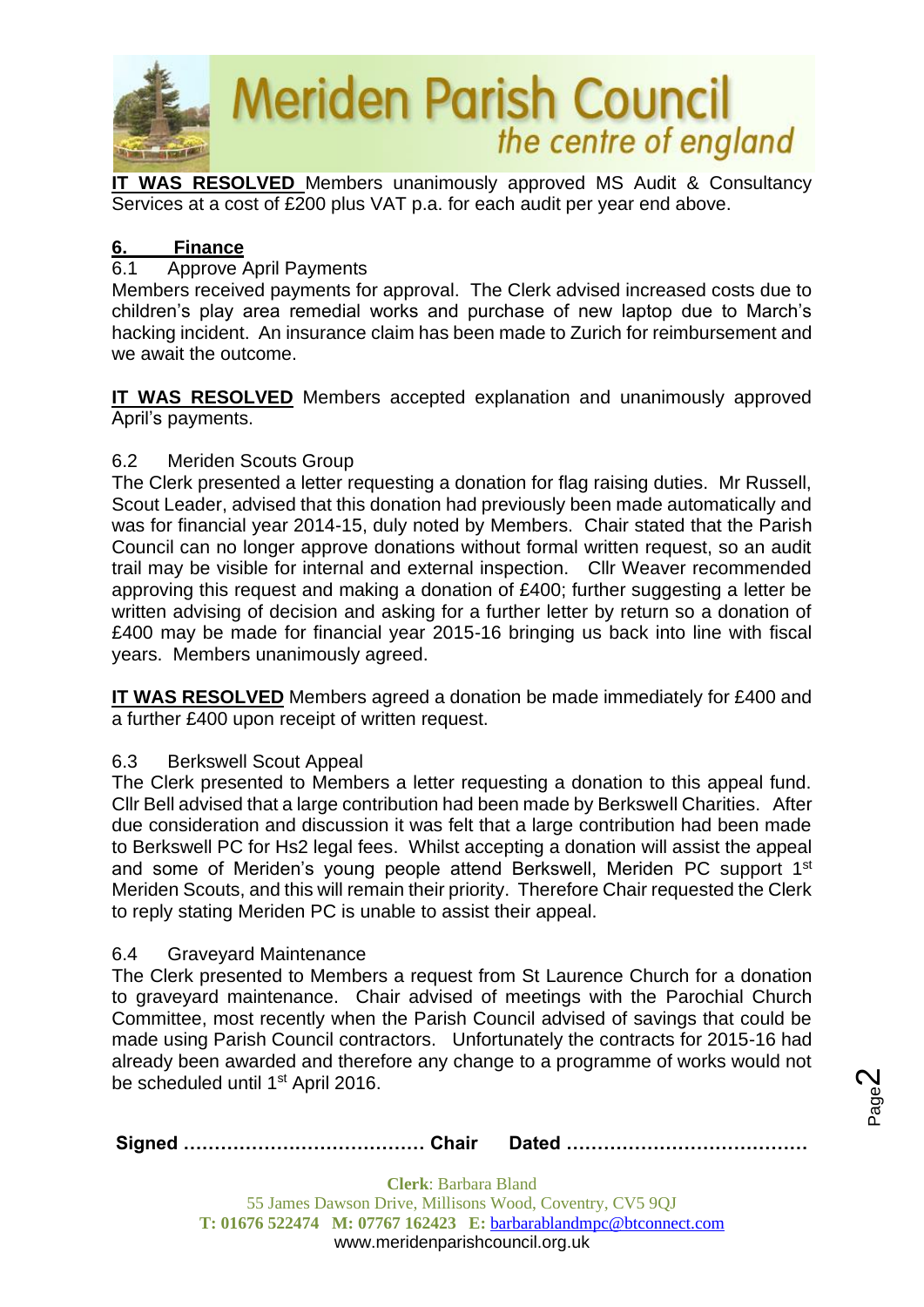

Members considered and discussed this request and whilst approving a donation of £1,000 agreed that this cannot continue year on year.

It is anticipated that the Parochial Church Committee will review their expenditure and recognise the reduction in their overheads using Parish Council Contractors in the future. The Clerk was requested to write to the Parochial Church Committee of St Laurence of decision and raise a cheque for May payments.

**IT WAS RESOLVED** Members approved a donation of £1,000 to be awarded to the Parochial Church Committee for graveyard maintenance. The Clerk is requested to write a letter and raise a cheque for May payments.

# **7. Progress Reports**

Village Hall Management Committee

Cllr Lynch-Smith advised that the Rural Cinema is becoming more popular with people being turned away at the doors due to fully booked for the Imitation Game shown on 25<sup>th</sup> April. It is anticipated that the success can be maintained.

7.2 War Memorials Nothing to report.

#### 7.3 Meriden Pool

Chair advised residents remain outraged by the decimation of the tree/hedge line between 150 Main Road and the Pool. Parish Council has requested a prosecution and damages. The Clerk was asked to follow up with Mr Tipping, SMBC officer for Parks & Open Spaces. Residents are urged to write to their District Councillor.

**IT WAS RESOLVED** Members unanimously requested the Clerk to follow up with David Tipping.

#### 7.4 Allotments

The Chair reported the following response from Taylor Wimpey Homes in reply to Lawrence Osborne letter:-

#### *'Hello Lawrence*

*I have received you letter regarding the allotments at leys Lane and have summarised our position below;*

- *1. The secure facility is a timber shed (as highlighted on the drawing attached) with a padlock fixing. I believe the dimensions are a 8x6ft with a 4msq area.*
- *2. The boundaries will be treated as per the attached management plan that was approved.*

Page ო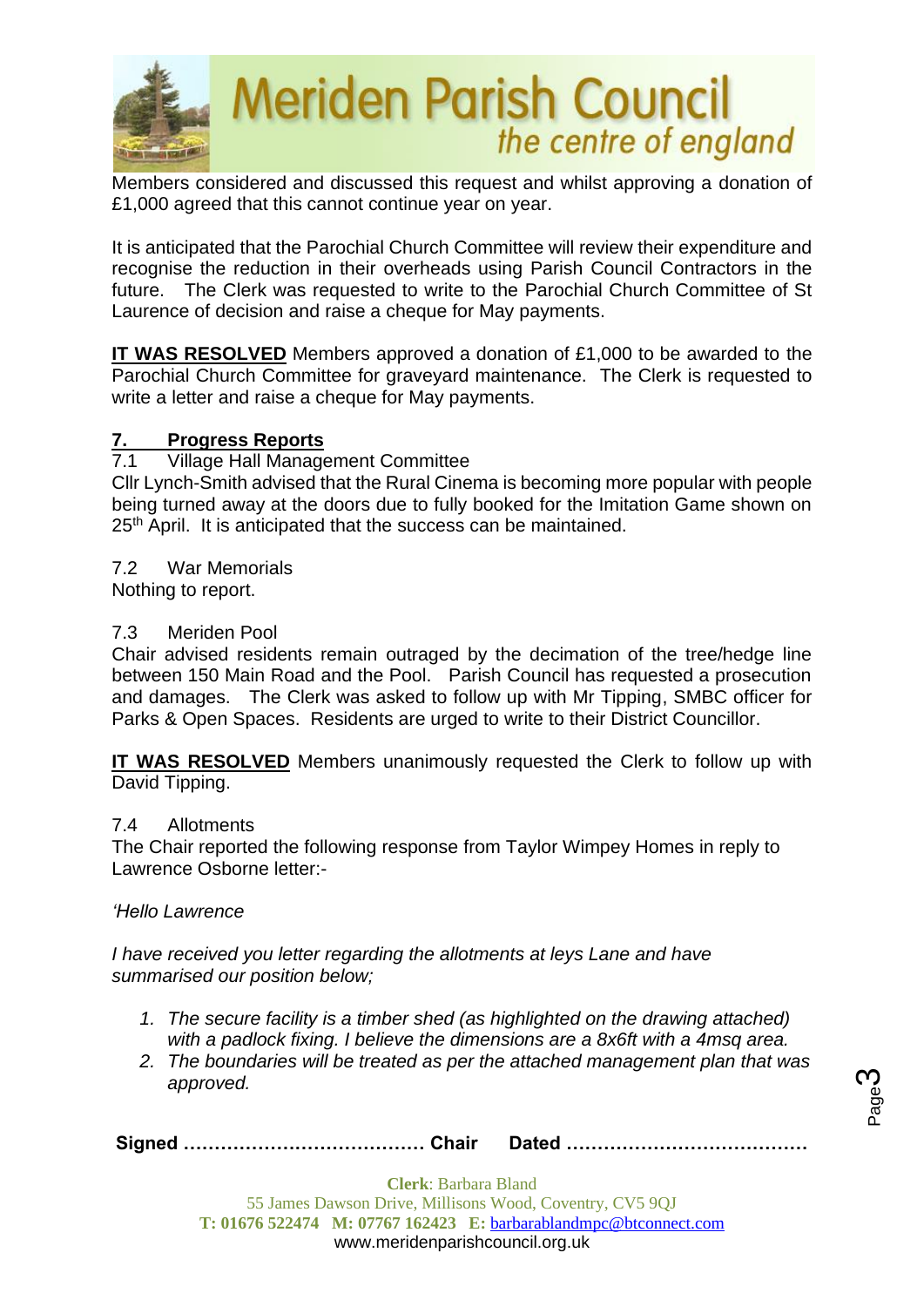

- *3. Any damage to the existing hedgerow will be replaced with the native hedgerow mix. We will also fill in an area of close board up to the mature hedgerow, particularly where the access gate will be.*
- *4. By suitable and useable, what are you anticipating? We presume this will just be a soiled patch.*
- *5. Can you please inform us of where the access hatch is on Leys Lane and we can investigate this further? Our engineer was not aware of this.*
- *6. The agreement is that a water butt per 2 plots is provided as per the S106.*
- *7. I have called the site manager and he has confirmed this fencing will stay up as of today.*

*All the above has been addressed to the Parish Council in the previous meeting.*

*Any problems please let me know.*

*Kind Regards,*

*Rachel Bristow | Assistant Design & Planning Executive | Taylor Wimpey Midlands'*

The Clerk advised that Cllr Bell had referred her to Rebecca Webber who is responsible for SMBC allotments to provide advice and guidance. A meeting will be arranged as soon as possible. Chair requested members to consider continuing with negotiations with a view to future transfer of site to Parish Council? Members advised a continuation of negotiations on behalf of the Allotment Association.

**IT WAS RESOLVED** Members unanimously gave their 'in principle' agreement to taking back the allotment gardens subject to condition of transfer and for the Clerk to continue negotiations.

**Actions** (i)Clerk to write to Lawrence Osborne; (ii) Clerk to liaise with Taylor Wimpey (iii) Clerk to meet with Rebecca Webber.

7.6 Footpaths/Forum Nothing to report.

7.7 Quarries Liaison Group

Cllr Weaver read the following update received by email from David Lechmere SMBC as follows:-

*'Good morning Barbara*

*Apologies for the delay in responding to you on this. We have now had an opportunity to consider your request for an additional signs in the area around Coronation Island and liaise with Pete Perryman at NRS.*

**Signed ………………………………… Chair Dated …………………………………**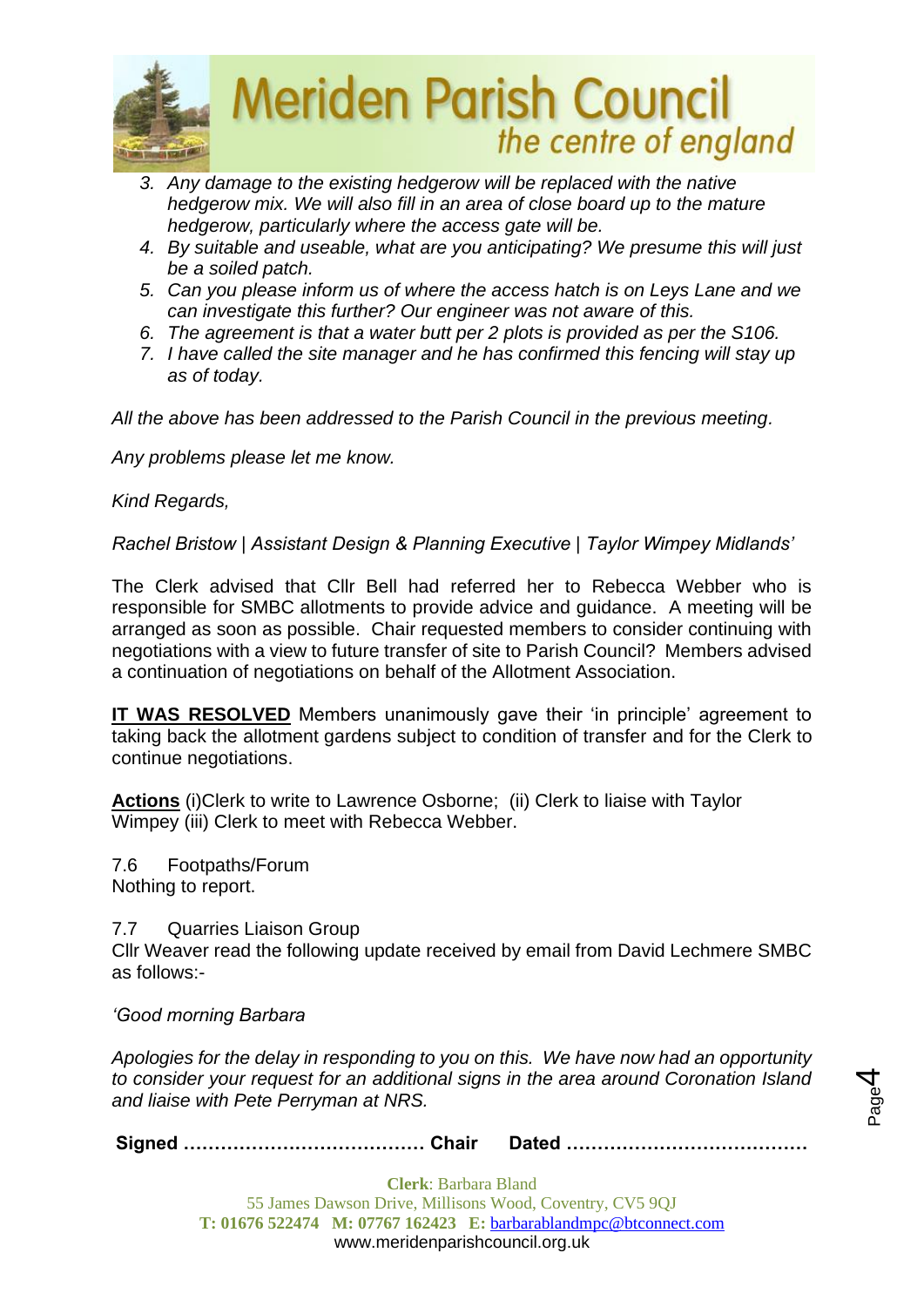

*We are of the opinion that Hampton Lane remains the biggest issue for HGV quarry traffic and although NRS relocated to area G (accessed off Birmingham Road) around 7 months ago, some companies only visit site every few months and inevitably there will be a period of adjustment as drivers realise they no longer operate from Cornets End Lane.*

*With regard to vehicles travelling to and from the area G access on Birmingham Road, there does not appear to be a significant amount of genuine quarry traffic travelling through the village by mistake. It appears that the vast majority of drivers know where the site is and they would have no reason to turn left from Maxstoke Lane. Leaving the site, the A45 is close by and well signed at both ends of Birmingham Road. However, I believe some drivers are using the facilities in Meriden and some smaller companies may still choose to use Fillongley Road but do not contravene the routing agreement in doing so.* 

*The Council has recently introduced a 'De-cluttering Policy' to try and reduce the number of traffic signs on roads around the Borough - too many signs can confuse drivers and be counterproductive. We also want to ensure that the focus remains on compliance with the routing arrangement which restricts the use of Hampton Lane and Meriden Road and, on balance we would be reluctant to agree the provision of additional signage in this area.*

*Kind regards David Lechmere Principal Officer Safe and Active Travel Team'*

**Action** The Clerk to email Nick Atkins and request this be put on agenda for next Quarry Liaison Group meeting.

#### 7.8 Solihull Area Committee

Chair advised meeting was held on 23rd April with Police Crime Commissioner as guest speaker delivering a message of strategic policing for Solihull in austere times with no beat policing. There is a theme for partnership working looking at Parish/Town/Borough working together including the possible introduction of community wardens.

7.9 Tree Wardens & TPO List Nothing to report.

#### 7.10 Community Surgeries

The Clerk no residents attended April's surgery. The following email update was received from Harvey Speed, SMBC, in response to previous issues raised as follows:-

**Signed ………………………………… Chair Dated …………………………………**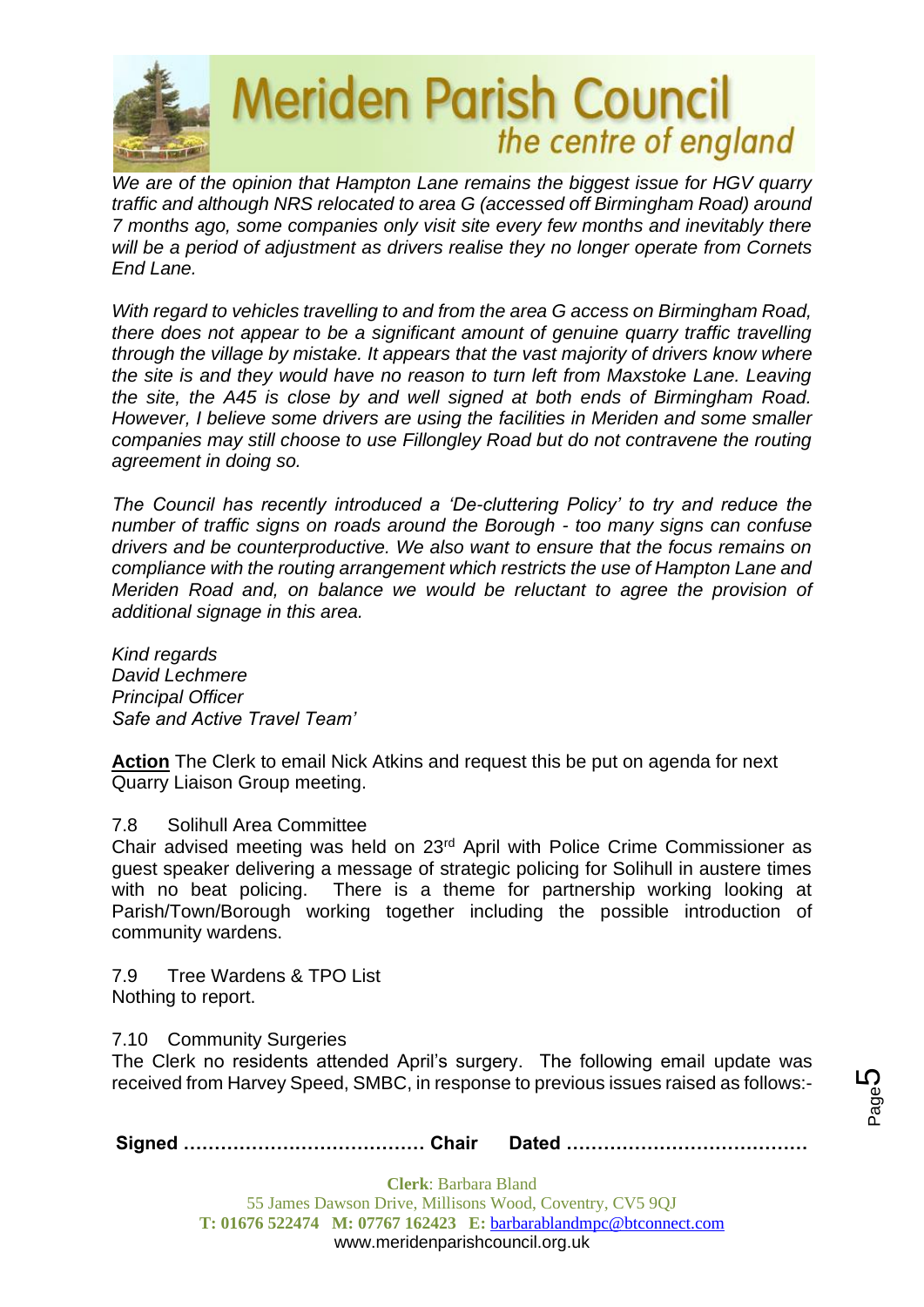

1. Showell Lane – at the top of the Lane where it meets the island of Birmingham Road Millisons Wood there seems to be constant water running and it appears to be coming from the property on the corner. This has been the case for some time. Can this be investigated

*First I have been personally made aware of this particular issue – I will investigate later this week when I'm in the area.*

2. The recessed gullies along Birmingham Road Millisons Wood are frequently silting up which may be linked to item 1. In particular the gulley opposite Albert Road is consistently blocked which leads to surface water being ever present. Can these be looked at once and for all?

*Drainage works on Birmingham Road are programmed provisionally for June 2015. This includes replacing all set-back gullies with in-carriageway gullies and replacing all trough gullies with new standard road gullies. Quite a major and costly scheme so not something that can be delivered at the click of a finger. The gully opposite Albert Road is not included as part of this scheme but I will investigate whether this on-going standing water is simply a maintenance issue or a structural issue. We have certainly attended to clean this particular gully within the past 12 months.*

3. Eaves Green Lane/Showell Lane – at the bottom of Showell Lane next to Eaves Green Lane junction there was a surcharging gulley and there seemed to be a lot of surface water in Eaves Green Lane and also further down the lane. Have these items been investigated and resolved?

*I had previously explained on site that we were proposing works on Eaves Green Lane this financial year to address the general issues with excessive surface water. The cause is a combination of poor ditch maintenance, which is legally the adjoining landowners responsibility and the well/spring discharging directly onto the highway. This is worsened due to the road being very sheltered from sunlight by trees at the bottom of the hill, limiting natural evaporation. Similar to Birmingham Road, these are works involving new asset creation that require planning, investigation of the existing network and budgeting. We undertook a CCTV survey of Eaves Green Lane's drainage system in February, so work has been progressing. The construction works are provisionally proposed for July 2015. I will have a look at this surcharging gully on Showell Lane separately.*

4. One I am not sure you know about – The Duck Pond end of Berkswell Road – there seems to be a stream of water coming from somewhere that is causing and escalating carriageway surface damage. I have some potholes I need to get fixed but water is passing through them. Phil Tomkinson witnessed this yesterday. Can this be looked at please?

*Can I encourage new water leaks to be phoned through to STW directly using their simple contact centre on 0800 783 4444. If STW pass it back to us I can* 

**Signed ………………………………… Chair Dated …………………………………**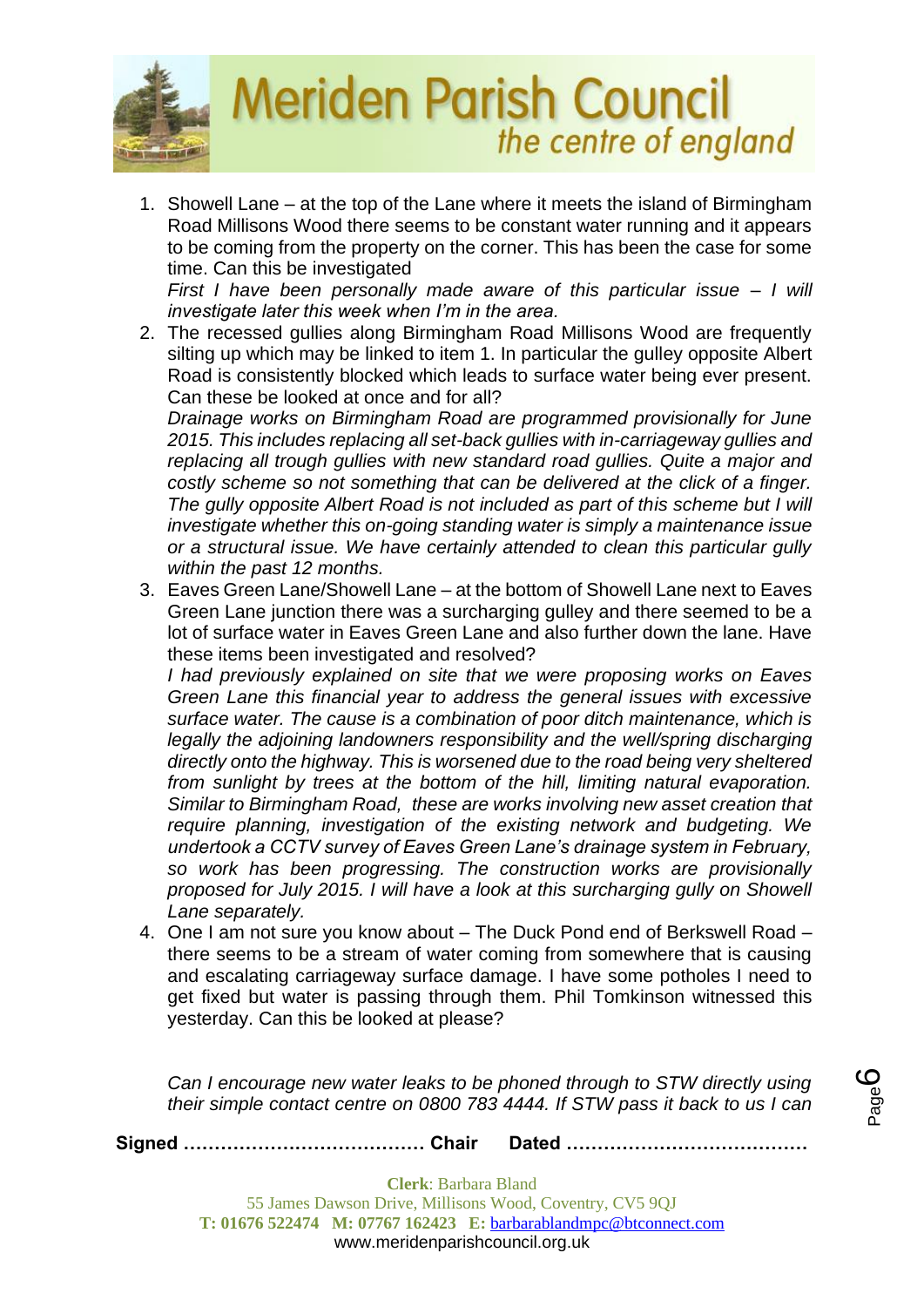

*arrange for an investigation or trial hole. I will have a look at this one when I'm in the area with the above issues and phone STW if required.*

#### **Thanks Harvey Speed Highway Services'**

7.11 Community Speed Watch

Cllr Barber continues to follow up with Community Policing Team based in Balsall Common. The gun needs recalibrating and this will be arranged. Volunteers are requested to put their names forward for speed watch training.

**Action**: Cllr Barber to follow up.

7.12 HS2 Nothing to report.

7.13Meriden Sports Park (quarterly summary only) Nothing to report.

#### **8. Clerk's Report**

The Clerk circulated actions since last meeting to Members. There were no questions.

#### **9. District and Ward Councillor Reports**

Nothing to report.

#### **10. Correspondence & Communication**

The Clerk had circulated information electronically to Members but draws attention to (i) Invitation from Mayor's Parlor re Investiture of Mayor on 19<sup>th</sup> May (ii) Letter from Taylor Wimpey Homes for donation of £500 towards Poppy garden (iii)FEDCOG (Federation of Colliery Opposition Groups) returning funds of £1637.58 (iv) Lewis Hall, Cyclist's Conservators regarding Order of Service from 24 May 1931 (v) ESOS letter advising of annual Summer Party.

#### **11. Meriden Village Matters**

11.1 Library Update

Chair advised the re-opening of the Library on 9<sup>th</sup> April 2015. Members agreed that the new computer suite is very good.

11.2 Village Commemoration WW1

**Signed ………………………………… Chair Dated …………………………………** Cllr Lynch-Smith briefly reported a visit to the National Memorial Arboretum on 18<sup>th</sup> April 2015 went ahead; further events planned are Picnic in the Park and other themed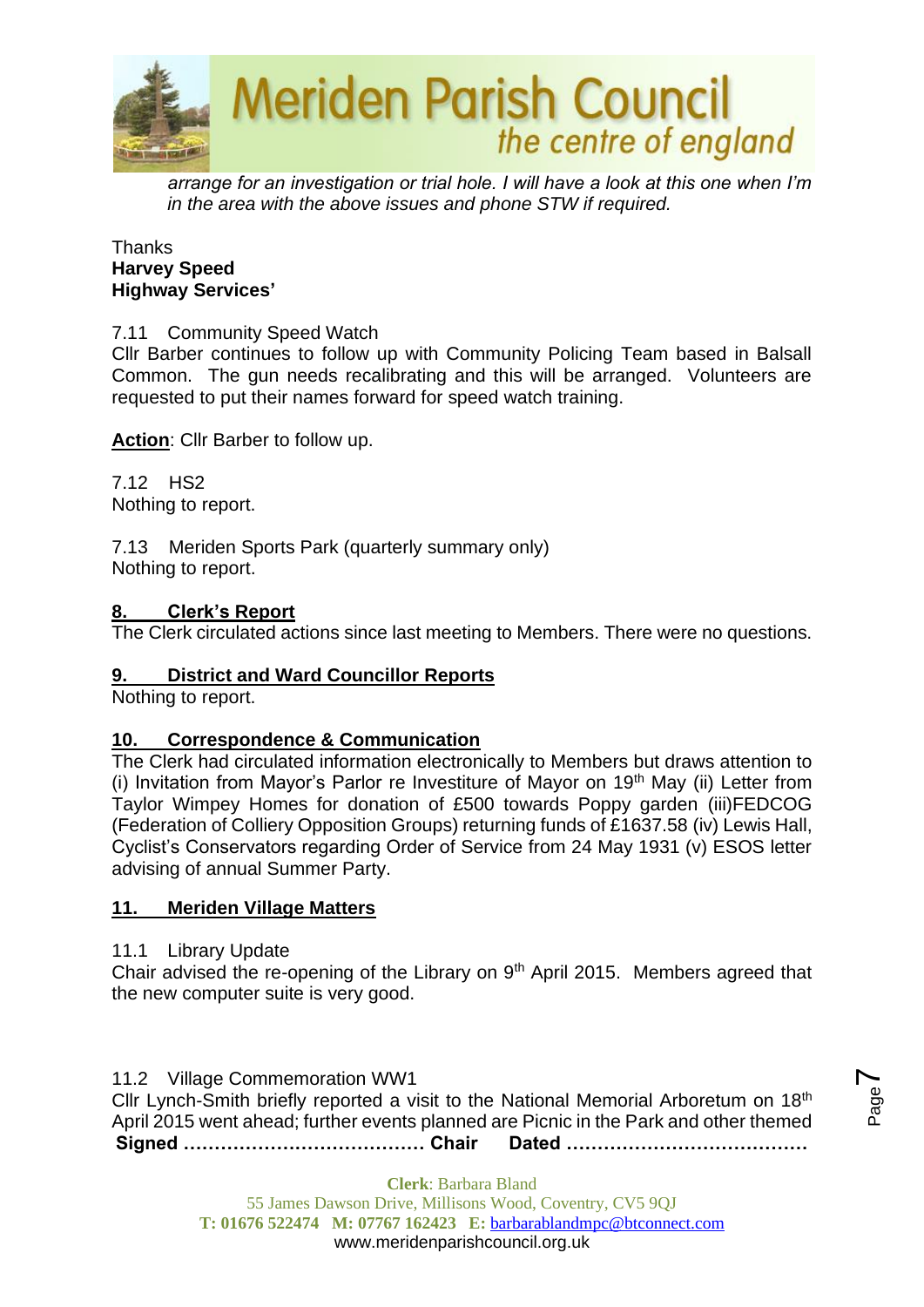

events including the WI started by Mrs Banks in 1918, and candle lit memorials for Captain Banks and other military personnel who fell during 1915 commemorating their 100<sup>th</sup> anniversary. Cllr Lynch-Smith further advised that the commemorative board is back up in the Village Hall.

11.3 Meriden Gate 11.3(i)Freehold Transfer Nothing to report as matter remains with SMBC Legal Team. 11.3(ii)Overage Nothing to report as the matter remains with David Wilson Homes and SMBC.

**Action** The Clerk to follow up with David Waterson, SMBC.

11.4 Taylor Wimpey & Associated S106 Works Nothing to report.

11.6 Highways Update Nothing to report.

11.7 Land Registry & Ownership Nothing to report.

11.8 Public Convenience Site Transfer

Nothing to report and the matter as the mater remains in the hands of SMBC Legal Team.

**Action** The Clerk will liaise with legal parties to bring the matter to conclusion.

11.9 Solihull Neighbourhoods in Bloom 2015 & Heart of England in Bloom 2015 The Clerk reported that the working group is going well and progressing with baskets planted and in polytunnels, plugs in greenhouses, design and replanting programme to meet this year's judging of sustainable, recyclable and innovative, well underway. The next meeting of Meriden Bloomers will be on 30<sup>th</sup> April.

**Action** The Clerk continues to support the work of Meriden Bloomers.

11.10 St Laurence Church Please refer to item 6.4.

11.11 Community Clear Up Day This item was covered by Jo Ann Williams, SMBC Community Engagement Officer, during Annual Parish meeting.

Page  $\infty$ 

**Signed ………………………………… Chair Dated …………………………………**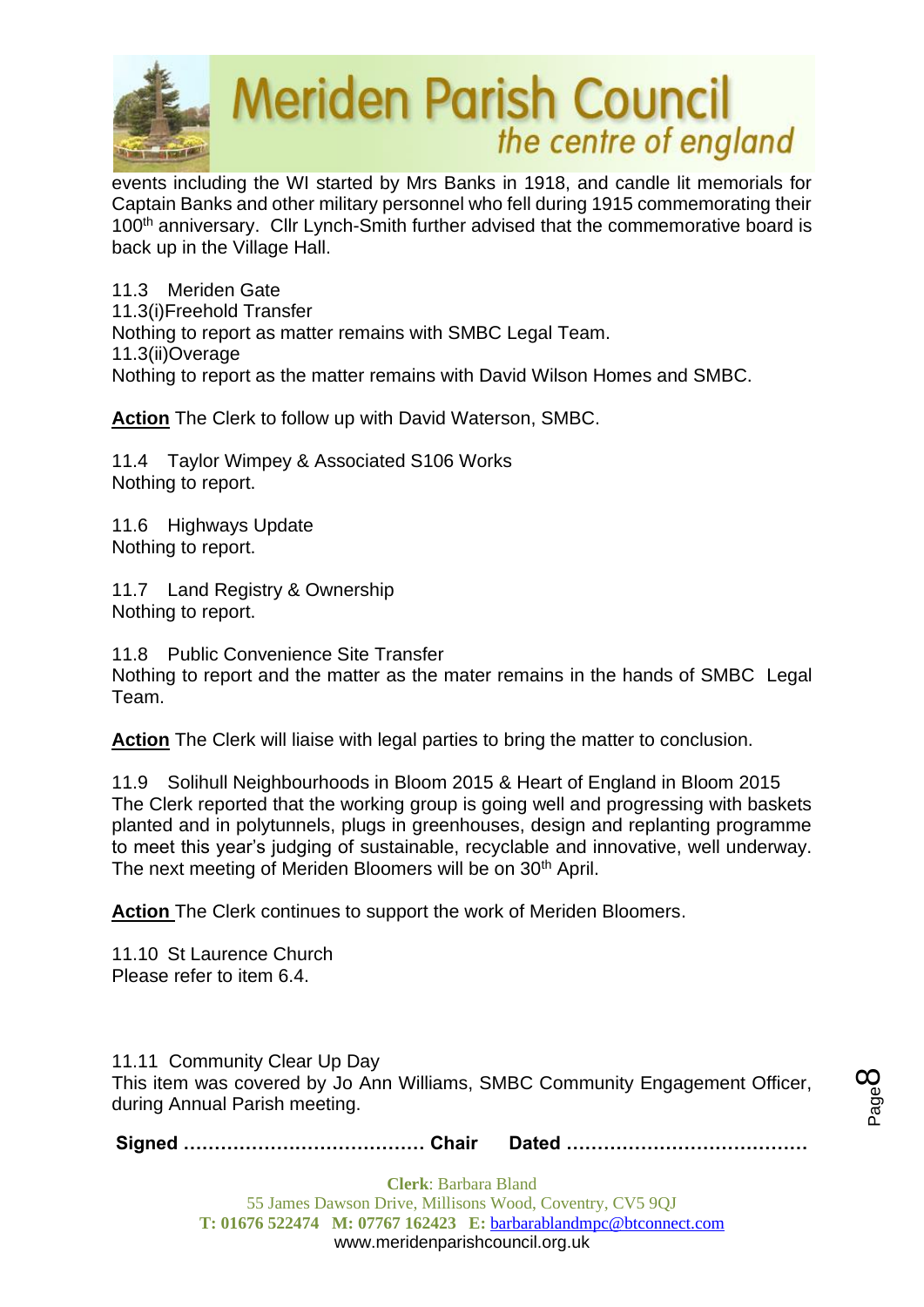

# 11.12 Co-Op Update

The Clerk reported that the Neighbourhood Co-ordinator is pursuing this.

**Action** The Clerk will follow up with Bruce Brant.

# **12. Solihull Partnership Forum**

Cllr Weaver advised nothing to report.

# **13. Planning Matters**

## 13.1 Neighbourhood Plan Update

Chair reported that the inaugural meeting was well attended. Monthly meetings are scheduled for Tuesdays. More volunteers are needed for task and finish groups. A skills audit will be undertaken. The next meeting is 19<sup>th</sup> May.

**Action** Cllr Weaver and the Clerk to undertake skills audit.

13.2 To receive update and status on Planning Applications No update due to IT issues. However all Members have been electronically notified of new applications for their consideration and comments.

**Action** Members to send their comments to the Clerk.

13.3 Proposed Development of Old Garage and Caravan Storage Site The Chair reported she, Cllr M Lee and the Clerk had met with developer to understand delay and also officer's recommendations. A meeting has been requested with planning officer Kim Allen for 6<sup>th</sup> May to go through application.

13.4 Land behind Caravan Storage & Meriden Garage, Birmingham Road The Clerk advised this remains in appeal process.

13.5 Land for Burial Nothing to report.

13.6 Daw Mill & Proposed Container Distribution Centre Nothing to report and this item to be removed from standing items.

13.7 Proposed Development Coventry CC – A45/Pickford Green Lane Nothing to report and this item to be removed from standing items.

# **14. Councillor's reports and items for future agenda**

Any items for inclusion at May's meeting to be sent to Clerk.

**Signed ………………………………… Chair Dated …………………………………**